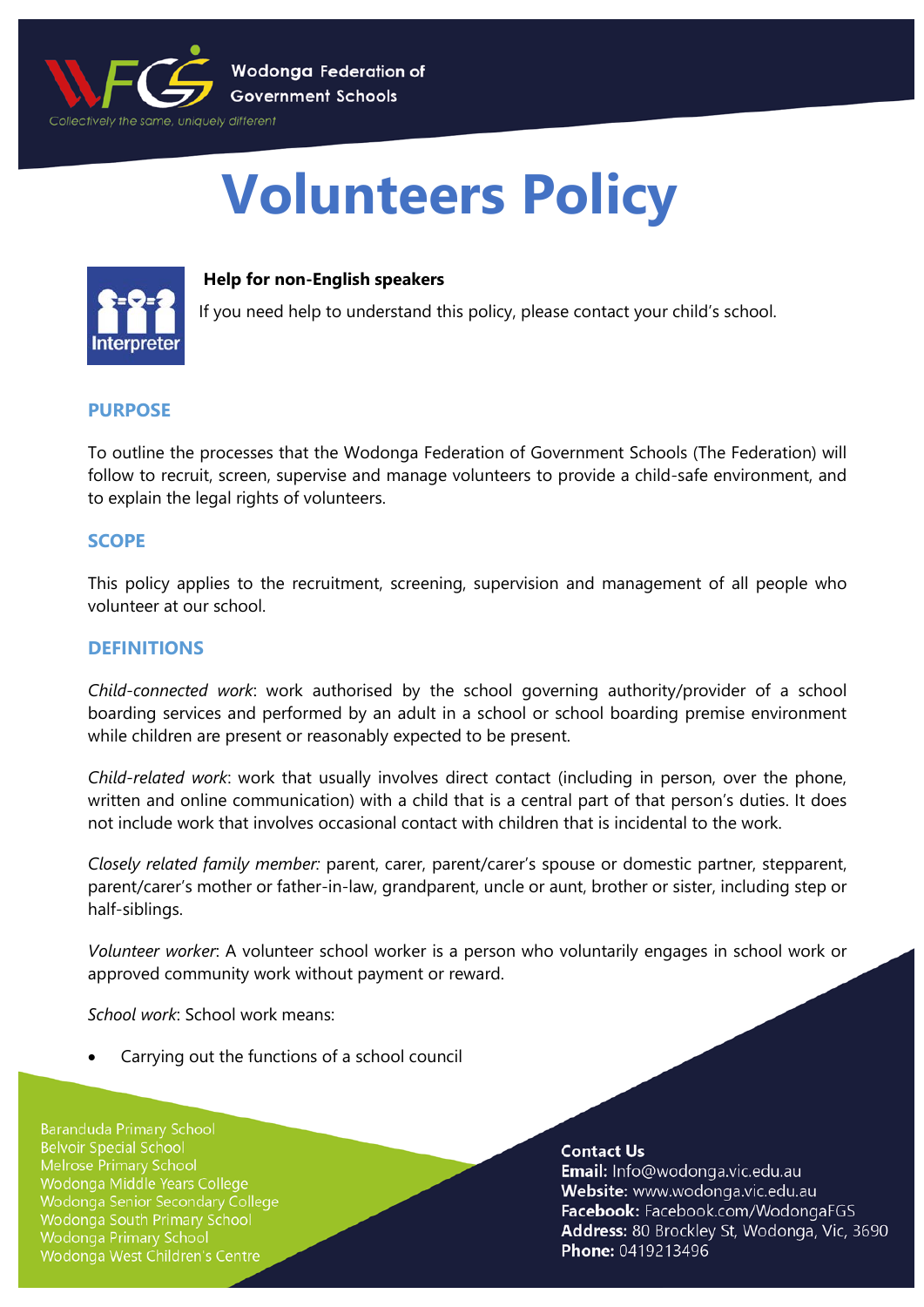

- Any activity carried out for the welfare of a school, by the school council, any parents' club or association or any other body organised to promote the welfare of the school
- Any activity carried out for the welfare of the school at the request of the principal or school council
- Assisting in the work of any school or kindergarten
- Attending meetings in relation to government schools convened by any organisation which receives government financial support

This is a broad definition and means that volunteers who participate in school community activities, such as fundraising and assisting with excursions, are legally protected (ie indemnified) from action by others in the event of an injury or accident whilst they are performing volunteer school work in good faith.

# **POLICY**

The Federation member schools are committed to implementing and following practices that protect the safety and wellbeing of children and our staff and volunteers. Our member schools recognise the valuable contribution that volunteers provide to our school communities and the work that we do.

The procedures set out below are designed to ensure that our member school's volunteers are suitable to work with children and are well-placed to make a positive contribution to our school community.

# **Becoming a volunteer**

Members of our school community who would like to volunteer are encouraged to contact their child's office.

#### **COVID-19 vaccination information**

Our school follows the Department of Education and Training policy concerning the requirements relating to attendance on school sites and COVID-19 vaccinations.

For further information, refer to:

• COVID-19 Vaccinations – [Visitors and Volunteers on School Sites](https://www2.education.vic.gov.au/pal/covid-19-vaccinations-visitors-volunteers/policy)

**Baranduda Primary School Belvoir Special School** Melrose Primary School Wodonga Middle Years College Wodonga Senior Secondary College Wodonga South Primary School **Wodonga Primary School** Wodonga West Children's Centre

#### **Contact Us**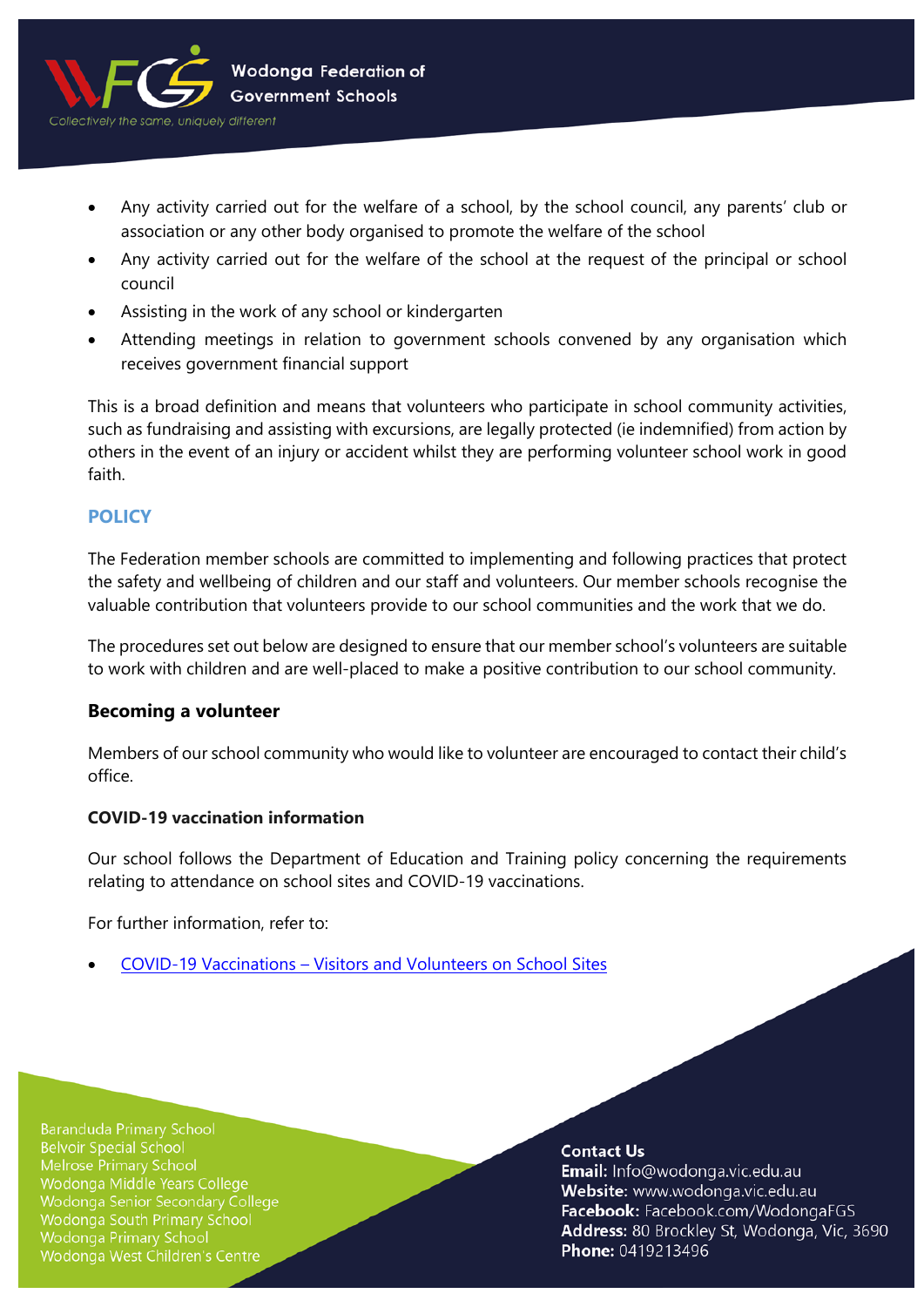

# **Suitability checks including Working with Children Clearances**

#### *Working with students*

The Federation member schools value the many volunteers that assist our school communities eg: in our classrooms/with sports events/camps/excursions/school concerts/other events and programs. To ensure that we are meeting our legal obligations under the *Worker Screening Act* and the Child Safe Standards, our member schools are required to undertake suitability checks which in most cases will involve asking for evidence of a Working with Children (WWC) Clearance. Additional suitability checks may also be required depending on the volunteer role, such as reference, proof of identity, qualification and work history involving children checks. Where prospective volunteers are required under the law and this policy to have a WWC Clearance, the principal has the discretion to accept evidence of a WWC check application to commence volunteer work, provided the volunteer provides the member school with evidence of the application outcome (clearance or exclusion) as soon as practicable after the applicant receives it.

Considering our legal obligations, and our commitment to ensuring that our member schools are a child-safe environment, we will require volunteers to obtain a WWC Clearance and produce their valid card to our member school's nominated person for verification in the following circumstances:

- **Volunteers who are not parent/family members** of any student at the school if they are engaged in child-related work regardless of whether they are being supervised
- **Parent/family volunteers** who are assisting with any classroom or school activities involving direct contact with children in circumstances where the volunteer's child is **not** participating, or does not ordinarily participate in, the activity
- **Parent/family volunteers** who assist with excursions (including swimming), camps and similar events, regardless of whether their child is participating or not
- **Parent/family volunteers** who regularly assist in school activities, regardless of whether their child is participating or not
- Parent/community School Council members sitting on School Council with student School Council members, regardless of whether their child is a student member or not

**Baranduda Primary School Belvoir Special School** Wodonga Middle Years College Wodonga Senior Secondary College Wodonga South Primary School **Wodonga Primary School** Wodonga West Children's Centre

#### **Contact Us**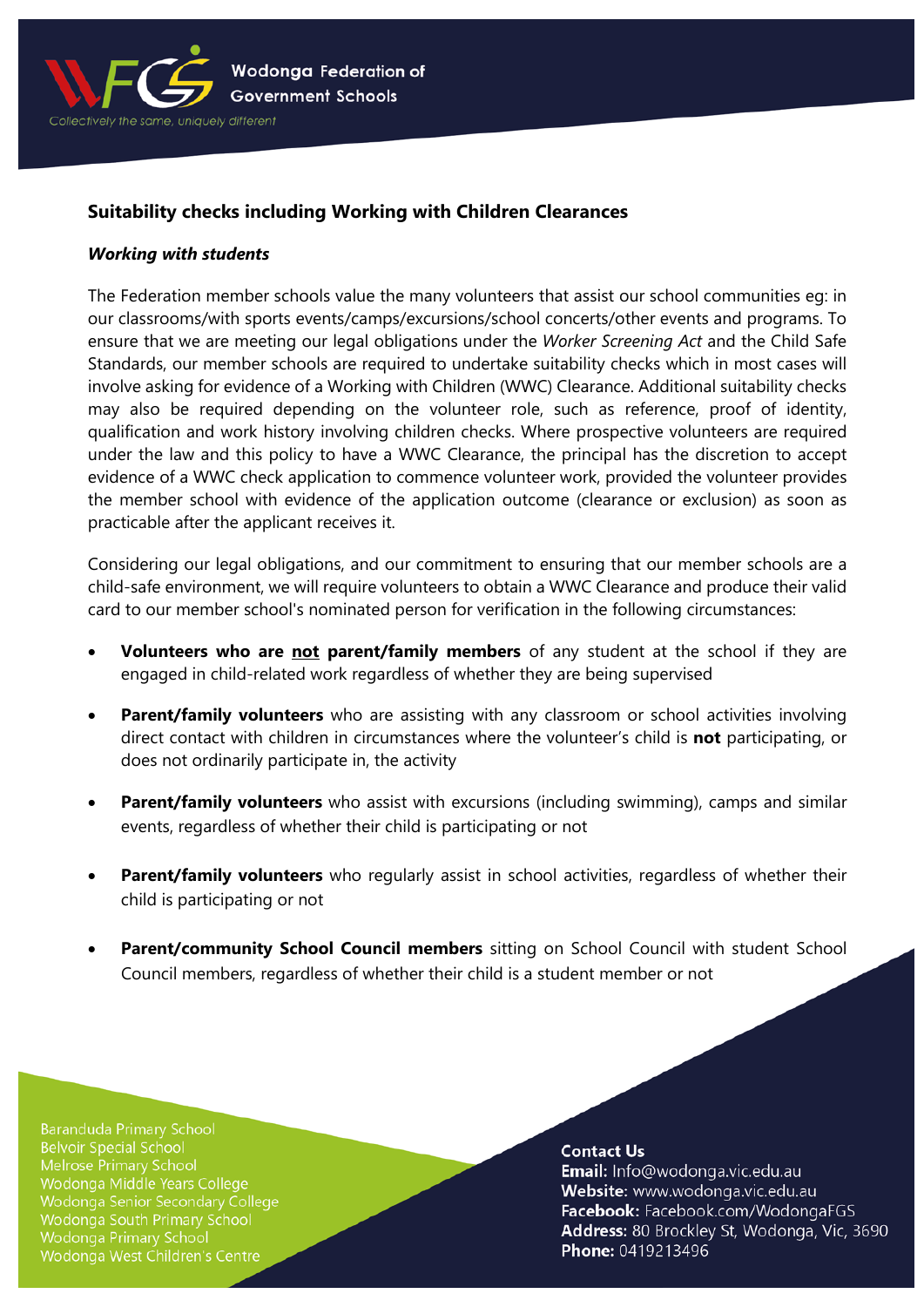

In addition, depending on the nature of the volunteer work, our member schools may ask the volunteer to provide other suitability checks at their discretion (for example, references, work history involving children and/or qualifications). Proof of identity may also be required in some circumstances.

#### *Non-child-related work*

On some occasions, parents and other members of the school community may volunteer to do work that is not child-related. For example, volunteering on the weekend for gardening, maintenance, working bees, parents and friends club coordination, fete coordination, and other fundraising groups that meet in the evenings during which children will not be, or would not reasonably be expected to be, present.

Volunteers for this type of work are not required to have WWC Clearances or other suitability checks as they are not engaged in child-related work and children are not generally present during these activities. However, our member schools reserve the right to undertake suitability checks, including requiring proof of identity and WWC Clearance, at its discretion if considered necessary for any particular activities or circumstances.

The Federation member schools' Councils members and volunteers on any sub-committee of the School Council will be asked to provide evidence of a valid WWC Clearance. Whilst we acknowledge that these volunteers will not be engaging in child-related work as part of their role, even when a student is sitting on the School Council, we believe that it is important that our volunteers who are involved in making important decisions about our school which will have an impact on students do have a valid WWC Clearance.

# **Training and induction**

Under the Child Safe Standards, volunteers must have an appropriate induction and training in child safety and wellbeing.

To support us to maintain a child-safe environment, before engaging in any work where children are present or reasonably likely to be present, volunteers must familiarise themselves with the policies, procedures and code of conduct referred to in our Child Safety Induction Pack and ensure the actions and requirements in these documents are followed when volunteering for our school.

Depending on the nature and responsibilities of their role, our member schools may also require volunteers to complete additional child safety training.

**Baranduda Primary School Belvoir Special School** Melrose Primary School Wodonga Middle Years College Wodonga Senior Secondary College Wodonga South Primary School **Wodonga Primary School** Wodonga West Children's Centre

#### **Contact Us**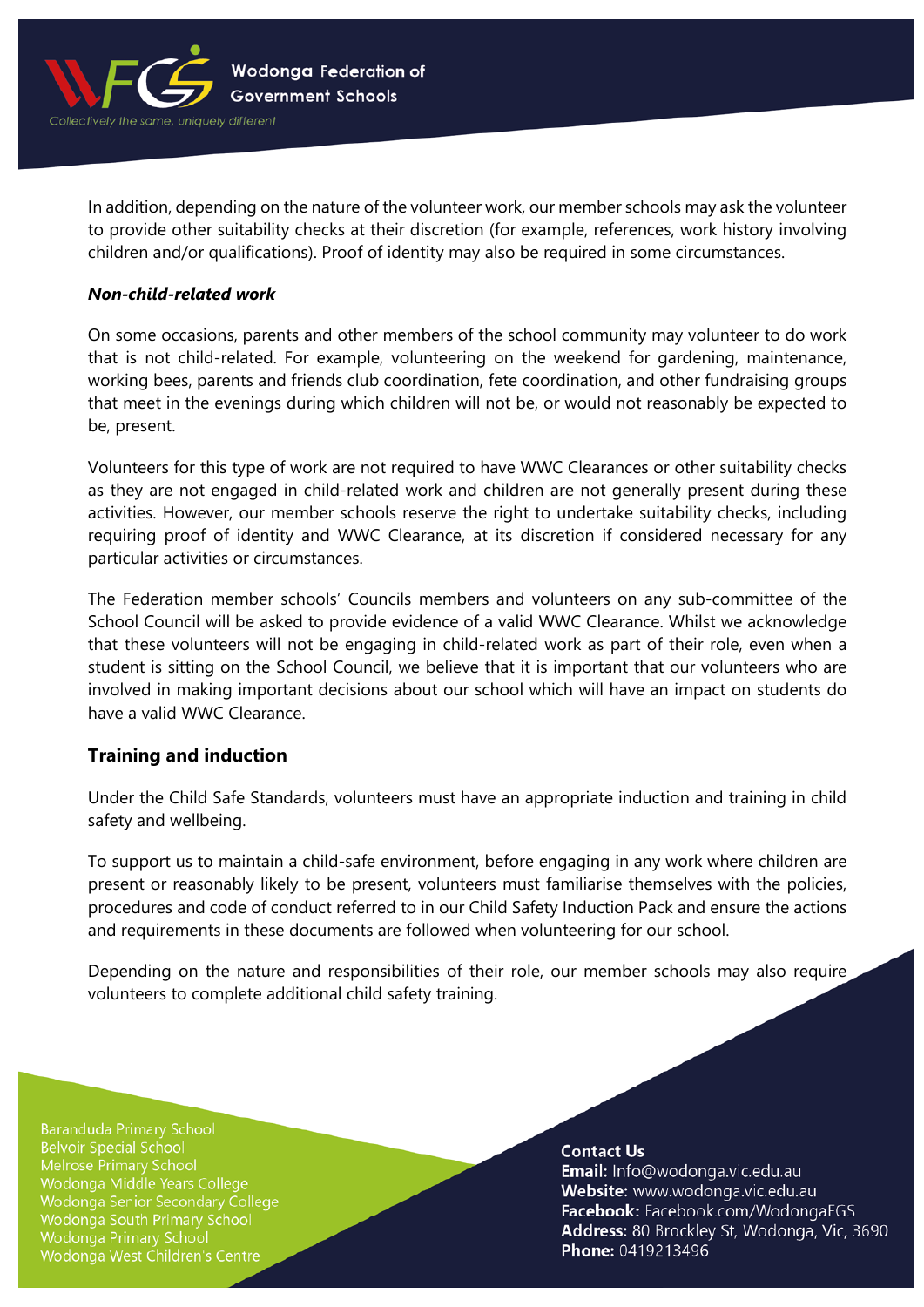

#### **Management and supervision**

Volunteer workers will be expected to comply with any reasonable direction of the principal (or their nominee) of our member school. This will include the requirement to follow our school's policies, including, but not limited to our Child Safety Policy, our Child Safety Code of Conduct and our member schools' Statement of Values and School Philosophy.

Volunteer workers will also be expected to act consistently with Department of Education and Training policies, to the extent that they apply to volunteer workers, including the Department's policies relating to [Equal Opportunity and Anti-Discrimination,](https://www2.education.vic.gov.au/pal/equal-opportunity/policy-and-guidelines) [Sexual Harassment](https://www2.education.vic.gov.au/pal/sexual-harassment/overview) and [Workplace](https://www2.education.vic.gov.au/pal/workplace-bullying/policy)  [Bullying.](https://www2.education.vic.gov.au/pal/workplace-bullying/policy)

Our member school principal (or their nominee) will determine the level of school staff supervisionhttps://edugate.eduweb.vic.gov.au/edrms/OPSE/GSR/2022NEVR/8307/Minimum Standar ds Compliance Assessment Report - Scoresby Secondary College.docx?web=1 required for volunteers, depending on the type of work being performed and with a focus on ensuring the safety and wellbeing of students.

The Federation's member school principal has the discretion to decide the ongoing suitability of a volunteer worker and may determine at any time whether or not a person is suitable to volunteer at our member school.

## **Privacy and information sharing**

Volunteers must ensure that any student information they become aware of because of their volunteer work is managed sensitively and following the **Schools' [Privacy Policy](https://www.education.vic.gov.au/Pages/schoolsprivacypolicy.aspx)** and the Department's policy on [Privacy and Information Sharing.](https://www2.education.vic.gov.au/pal/privacy-information-sharing/policy)

Under these policies, student information can and should be shared with relevant school staff to:

- support the student's education, wellbeing and health;
- reduce the risk of reasonably foreseeable harm to the student, other students, staff or visitors;
- make reasonable adjustments to accommodate the student's disability; or
- provide a safe and secure workplace.

**Baranduda Primary School Belvoir Special School** Wodonga Middle Years College Wodonga Senior Secondary College Wodonga South Primary School **Wodonga Primary School** Wodonga West Children's Centre

#### **Contact Us**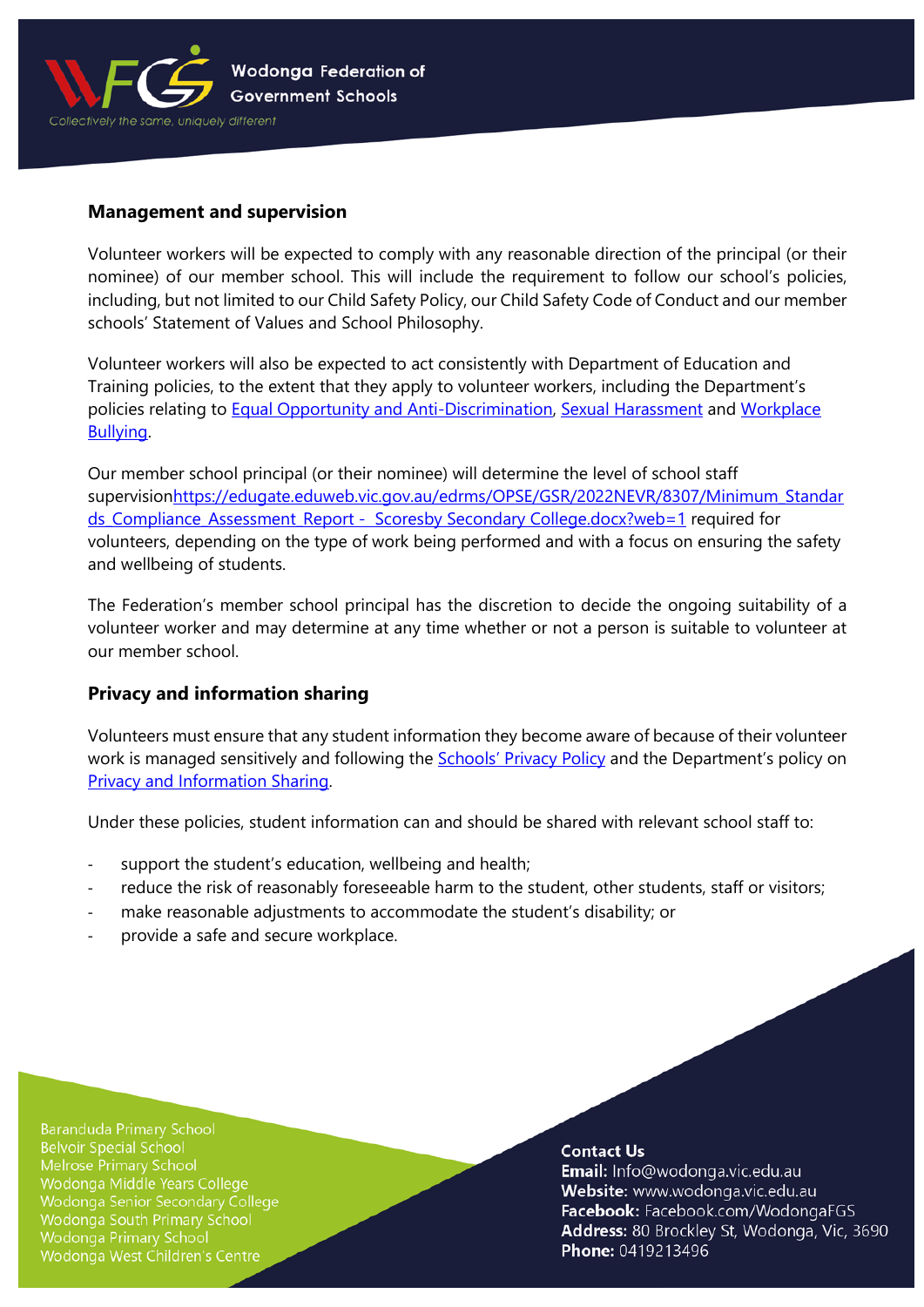

Volunteers must immediately report any child safety concerns that they become aware of to a member of staff to ensure appropriate action. There are some circumstances where volunteers may also be obliged to disclose information to authorities outside of the school such as to the Victoria Police. For further information on child safety responding and reporting obligations refer to: *Child Safety Responding and Reporting Obligations (including Mandatory Reporting) Policy and Procedures.* 

## **Records management**

While it is unlikely volunteers will be responsible for any school records during their volunteer work, any school records that volunteers are responsible for must be provided to the member schools' assistant principal to ensure they are managed under the Department's policy: Records Management – [Schools.](https://www2.education.vic.gov.au/pal/records-management/policy)

## **Compensation**

## *Personal injury*

Volunteer workers are covered by the Department of Education and Training's Workers' Compensation Policy if they suffer personal injury in the course of engaging in school work.

#### *Property damage*

If a volunteer worker suffers damage to their property in the course of carrying out school work, the Minister (or delegate) may authorise such compensation as they consider reasonable in the circumstances. Claims of this nature should be directed to the principal who will direct them to the Department's Legal Division.

#### *Public liability insurance*

The Department of Education and Training's public liability insurance policy applies when a volunteer worker engaged in school work is legally liable for:

- a claim for bodily injury to a third party
- damage to or the destruction of a third party's property.

# **COMMUNICATION**

This policy may be communicated to our school communities in the following:

- Available publicly on our member school's website and The Federation's website
- Included in induction processes for relevant staff
- Included as a link in all invitations to prospective volunteers
- Included in our member school's staff handbook/manual

**Baranduda Primary School Belvoir Special School** Wodonga Middle Years College Wodonga Senior Secondary College Wodonga South Primary School **Wodonga Primary School** Wodonga West Children's Centre

#### **Contact Us**